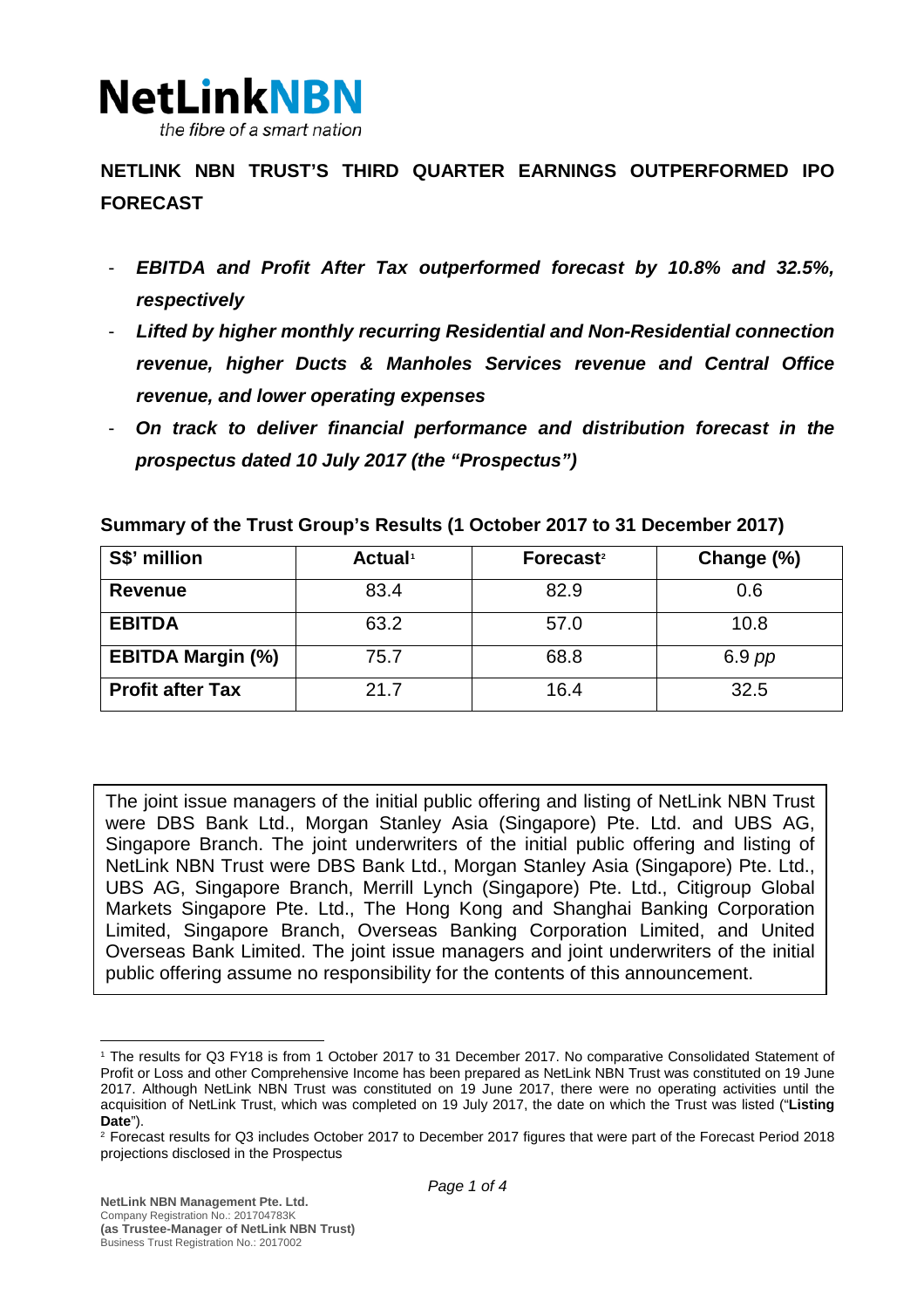

*SINGAPORE, 5 February 2018 –* NetLink NBN Management Pte. Ltd., the Trustee-Manager of NetLink NBN Trust (网联宽频信托) (NetLink NBN Trust, together with its subsidiaries, the "**Trust Group**") announced today that its EBITDA and Profit after Tax for the Financial Period from 1 October 2017 to 31 December 2017 ("**Q3 FY18**") outperformed forecast by 10.8% and 32.5%, respectively.

Mr. Tong Yew Heng (唐耀兴), Chief Executive Officer of the Trustee-Manager, said, "Our better-than-forecast earnings is a testament to the resilience of our business model. We are on track to deliver the financial performance forecast in our IPO Prospectus."

#### **RESILIENT BUSINESS**

During Q3 FY18, NetLink NBN Trust achieved revenue of S\$83.4 million, exceeding forecasts by 0.6% due mainly to higher monthly recurring Residential and Non-Residential connection revenue, higher Ducts & Manholes Services revenue and Central Office revenue. This was partially offset by lower installation revenue from a decrease in demand for installation of fibre termination points ("**FTP**") in the residential homes and the installation of FTPs for non-building address points ("**NBAPs**").

As of 31 December 2017, there were 1,165,028 Residential connections and 43,228 Non-Residential connections, compared to 1,142,648 Residential connections and 42,028 Non-Residential connections as of 30 September 2017.

With lower operating costs and lower staff costs, the Trust Group's EBITDA and Profit after Tax for Q3 FY18 were 10.8% and 32.5% higher than the forecast, respectively.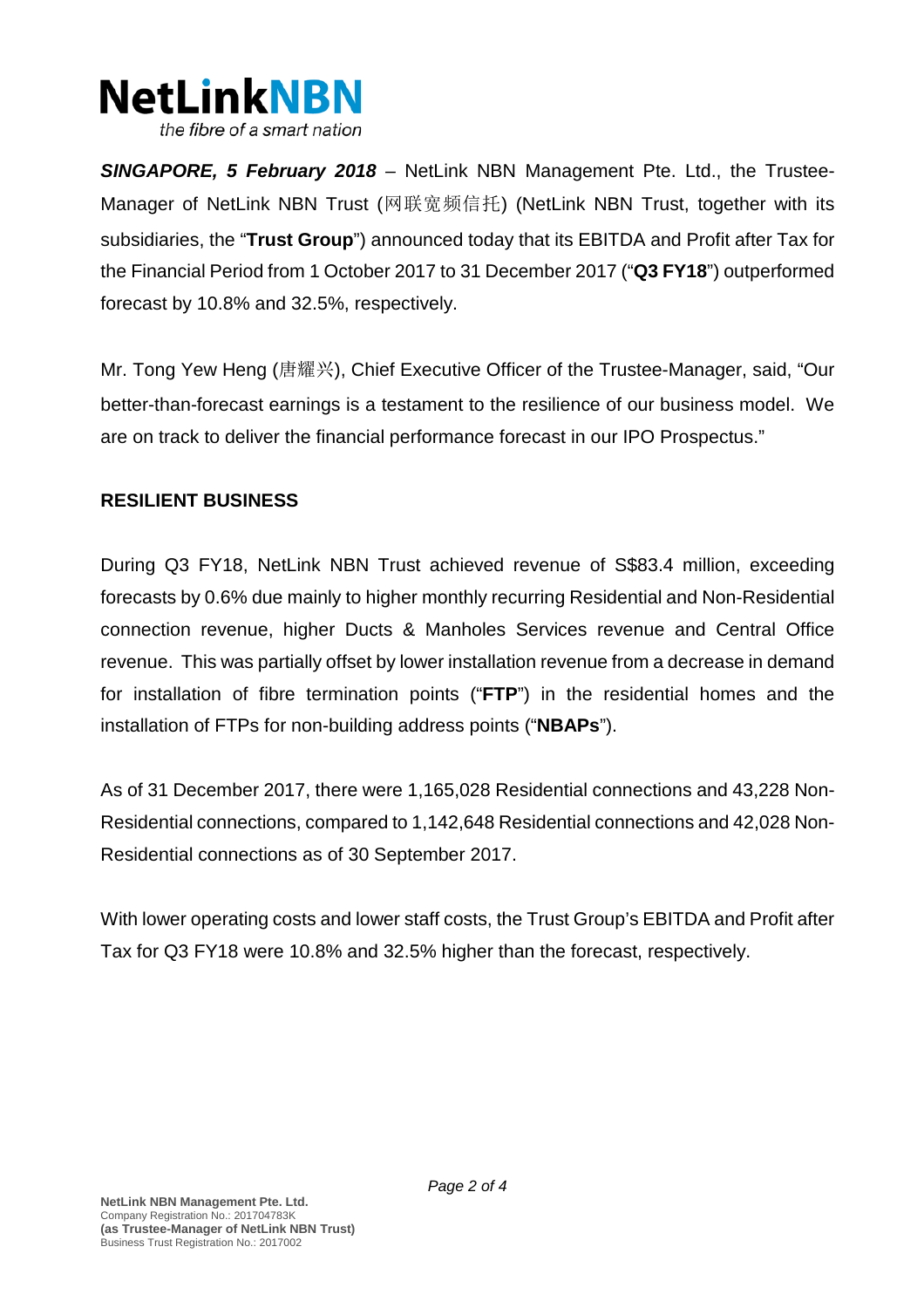

### **STABLE CASH FLOW GENERATION TO SUPPORT UNITHOLDER RETURNS**

The Trust Group reported steady net cash generated from operating activities of S\$54.1 million for Q3 FY18.

In line with the Prospectus, the first distribution period of NetLink NBN Trust will be for the period from 19 July 2017 to 31 March 2018, and will be paid on or before 29 June 2018. No distribution has been declared or recommended for the current financial period ended 31 December 2017.

#### **OUTLOOK**

The Trust Group expects to deliver the financial performance and distribution forecast as stated in the Prospectus.

The Group has commenced utilising the Hougang Central Office to serve new housing estates in Sengkang and Punggol. The Group is continuing to expand its network in new housing estates, with the most recent being Tengah. The first batch of HDB homes in Tengah is expected to be launched in 2018. In total an estimated  $42,000$ <sup>[3](#page-2-0)</sup> new residential homes are expected to be developed over the next two decades.

The Group has also been working proactively with the Requesting Licensees ("**RLs**") to anticipate future demand in the Non-Residential and NBAP segments, and to support the RLs' efforts to acquire new corporate and NBAP customers. With its extensive nationwide fibre network, the Group is well-positioned to support Smart Nation initiatives and the fourth mobile telecommunication operator in its mobile network backhaul deployment.

*- End -*

<span id="page-2-0"></span><sup>3</sup> Source: Housing & Development Board